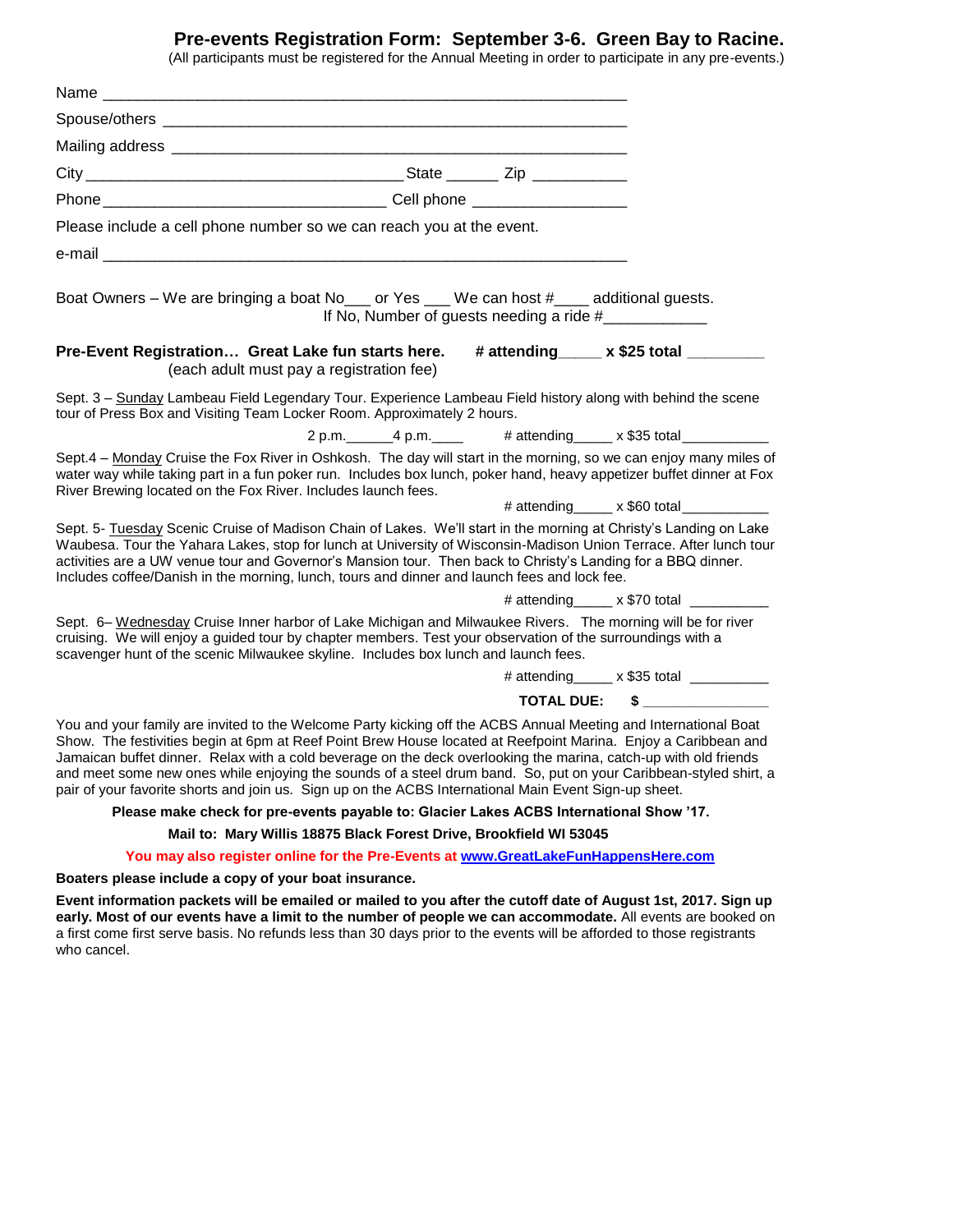# **ANNUAL MEETING REGISTRATION FORM**

| Racine Wisconsin, September 6-9, 2017 |  |
|---------------------------------------|--|
|---------------------------------------|--|

|                                                                                                                                                                                                      | This Registration for the ACBS Annual Meeting is required for participation in any part of the Pre-events, Annual Meeting<br>events and/or to exhibit in the Boat Show.<br>To register for Pre-Event Activities, please complete the enclosed separate form. To become an exhibitor in the Boat Show, |  |                                                                                                                                   |                                                                                                                                                                                                                                                                                                                                                                                                                                    |    |                      |
|------------------------------------------------------------------------------------------------------------------------------------------------------------------------------------------------------|-------------------------------------------------------------------------------------------------------------------------------------------------------------------------------------------------------------------------------------------------------------------------------------------------------|--|-----------------------------------------------------------------------------------------------------------------------------------|------------------------------------------------------------------------------------------------------------------------------------------------------------------------------------------------------------------------------------------------------------------------------------------------------------------------------------------------------------------------------------------------------------------------------------|----|----------------------|
| <b>SCHEDULE OF EVENTS</b>                                                                                                                                                                            | please complete the other side of this form. For questions or further details: email hqs@acbs.org or call 315-686-2628.                                                                                                                                                                               |  |                                                                                                                                   | #                                                                                                                                                                                                                                                                                                                                                                                                                                  |    | <b>EACH AMOUNT</b>   |
|                                                                                                                                                                                                      | Registration Fees (each adult must pay a registration fee)                                                                                                                                                                                                                                            |  |                                                                                                                                   |                                                                                                                                                                                                                                                                                                                                                                                                                                    |    |                      |
|                                                                                                                                                                                                      |                                                                                                                                                                                                                                                                                                       |  |                                                                                                                                   |                                                                                                                                                                                                                                                                                                                                                                                                                                    |    |                      |
|                                                                                                                                                                                                      | <b>WEDNESDAY</b> , Sept. 6 (see pre-event schedule for wrap-up of pre-event activities)<br>8:00 am – 5:00 pm Registration Desk Open at Reefpoint Marina                                                                                                                                               |  |                                                                                                                                   |                                                                                                                                                                                                                                                                                                                                                                                                                                    |    |                      |
|                                                                                                                                                                                                      | 6:00 pm Caribbean Welcome Party (cash bar) Reefpoint Brew House                                                                                                                                                                                                                                       |  |                                                                                                                                   |                                                                                                                                                                                                                                                                                                                                                                                                                                    |    | $\frac{1}{1}$ x \$40 |
|                                                                                                                                                                                                      |                                                                                                                                                                                                                                                                                                       |  | Children 12 or under $\frac{1}{2}$ x \$20 $\frac{1}{2}$                                                                           |                                                                                                                                                                                                                                                                                                                                                                                                                                    |    |                      |
|                                                                                                                                                                                                      | <b>THURSDAY</b> , Sept 7 Breakfast on your own.                                                                                                                                                                                                                                                       |  |                                                                                                                                   |                                                                                                                                                                                                                                                                                                                                                                                                                                    |    |                      |
|                                                                                                                                                                                                      | 8:00 am Chapter Roundtable at Festival Hall in Racine Civic Centre                                                                                                                                                                                                                                    |  |                                                                                                                                   |                                                                                                                                                                                                                                                                                                                                                                                                                                    |    |                      |
|                                                                                                                                                                                                      | 10:00 am ACBS Annual Meeting at Festival Hall in Racine Civic Centre                                                                                                                                                                                                                                  |  |                                                                                                                                   |                                                                                                                                                                                                                                                                                                                                                                                                                                    |    |                      |
|                                                                                                                                                                                                      | 12:00 pm Luncheon Buffet at Festival Hall in Racine Civic Centre                                                                                                                                                                                                                                      |  |                                                                                                                                   | $\begin{array}{ccccccccc} \textbf{1} & \textbf{1} & \textbf{1} & \textbf{1} & \textbf{1} & \textbf{1} & \textbf{1} & \textbf{1} & \textbf{1} & \textbf{1} & \textbf{1} & \textbf{1} & \textbf{1} & \textbf{1} & \textbf{1} & \textbf{1} & \textbf{1} & \textbf{1} & \textbf{1} & \textbf{1} & \textbf{1} & \textbf{1} & \textbf{1} & \textbf{1} & \textbf{1} & \textbf{1} & \textbf{1} & \textbf{1} & \textbf{1} & \textbf{1} & \$ |    | x \$25               |
|                                                                                                                                                                                                      | 3:00 pm City tour, including SC Johnson campus, & Kringle bakery                                                                                                                                                                                                                                      |  |                                                                                                                                   |                                                                                                                                                                                                                                                                                                                                                                                                                                    |    | $\frac{1}{1}$ x \$35 |
|                                                                                                                                                                                                      | 6:00 pm Wisconsin Tail Gate Picnic on Civic Centre Lawn                                                                                                                                                                                                                                               |  |                                                                                                                                   | $\mathcal{L} = \frac{1}{2} \sum_{i=1}^{n} \mathcal{L}_i$                                                                                                                                                                                                                                                                                                                                                                           |    | $x \$40$             |
|                                                                                                                                                                                                      |                                                                                                                                                                                                                                                                                                       |  | Children 12 or under ________                                                                                                     |                                                                                                                                                                                                                                                                                                                                                                                                                                    |    | x \$20               |
| FRIDAY, Sept 8                                                                                                                                                                                       |                                                                                                                                                                                                                                                                                                       |  |                                                                                                                                   |                                                                                                                                                                                                                                                                                                                                                                                                                                    |    |                      |
|                                                                                                                                                                                                      | 6:00 pm ACBS Benefit Auction & Raffle Drawing with dinner stations                                                                                                                                                                                                                                    |  |                                                                                                                                   | $\overline{\phantom{a}}$                                                                                                                                                                                                                                                                                                                                                                                                           |    | x \$40               |
|                                                                                                                                                                                                      | at Festival Hall                                                                                                                                                                                                                                                                                      |  | Children 12 or under                                                                                                              |                                                                                                                                                                                                                                                                                                                                                                                                                                    |    | $x \$20$             |
| <b>SATURDAY</b> , Sept 9                                                                                                                                                                             |                                                                                                                                                                                                                                                                                                       |  |                                                                                                                                   |                                                                                                                                                                                                                                                                                                                                                                                                                                    |    |                      |
|                                                                                                                                                                                                      | 2:30 pm Boat Awards (Platinum, Gold, and Silver) announced at the Marina Docks                                                                                                                                                                                                                        |  |                                                                                                                                   |                                                                                                                                                                                                                                                                                                                                                                                                                                    |    |                      |
|                                                                                                                                                                                                      | 6:30 pm Boat Show "Best of" Trophy Awards at Civic Centre's Memorial Hall (Cash Bar)                                                                                                                                                                                                                  |  |                                                                                                                                   |                                                                                                                                                                                                                                                                                                                                                                                                                                    |    |                      |
|                                                                                                                                                                                                      | 7:00 pm Gala Celebration and ACBS Awards                                                                                                                                                                                                                                                              |  |                                                                                                                                   |                                                                                                                                                                                                                                                                                                                                                                                                                                    |    |                      |
|                                                                                                                                                                                                      | Plated dinner Choice of Salmon (S), Chicken (C) or Prime Rib (B)                                                                                                                                                                                                                                      |  |                                                                                                                                   |                                                                                                                                                                                                                                                                                                                                                                                                                                    |    |                      |
|                                                                                                                                                                                                      | Number of Entrée Selections: S C B B Adults C                                                                                                                                                                                                                                                         |  |                                                                                                                                   |                                                                                                                                                                                                                                                                                                                                                                                                                                    |    |                      |
|                                                                                                                                                                                                      |                                                                                                                                                                                                                                                                                                       |  |                                                                                                                                   |                                                                                                                                                                                                                                                                                                                                                                                                                                    |    | x \$20               |
|                                                                                                                                                                                                      | <b>You may also register online for</b> Annual Meeting Sub-Total                                                                                                                                                                                                                                      |  |                                                                                                                                   |                                                                                                                                                                                                                                                                                                                                                                                                                                    | \$ |                      |
|                                                                                                                                                                                                      | the ACBS Annual Meeting and                                                                                                                                                                                                                                                                           |  | <b>Boat Show Registration Fee</b>                                                                                                 |                                                                                                                                                                                                                                                                                                                                                                                                                                    |    | $$65$ Before 8/1 \$  |
|                                                                                                                                                                                                      | <b>International Boat Show at:</b>                                                                                                                                                                                                                                                                    |  |                                                                                                                                   |                                                                                                                                                                                                                                                                                                                                                                                                                                    |    | \$90 After $8/1$ \$  |
|                                                                                                                                                                                                      | www.myacbs.org                                                                                                                                                                                                                                                                                        |  |                                                                                                                                   |                                                                                                                                                                                                                                                                                                                                                                                                                                    |    |                      |
|                                                                                                                                                                                                      |                                                                                                                                                                                                                                                                                                       |  | <b>TOTAL AMOUNT DUE (US Funds)</b>                                                                                                |                                                                                                                                                                                                                                                                                                                                                                                                                                    | \$ |                      |
| If paying by credit or debit card: VISA __ MasterCard __ Discover __<br>Checks payable to: The Antique and Classic Boat Society, Inc<br>Include this registration form and method of payment, and if |                                                                                                                                                                                                                                                                                                       |  |                                                                                                                                   |                                                                                                                                                                                                                                                                                                                                                                                                                                    |    |                      |
|                                                                                                                                                                                                      |                                                                                                                                                                                                                                                                                                       |  | registering a boat, the Boat Show registration form, signed Judging<br>Agreement and Insurance Certification Statement, Non-owner |                                                                                                                                                                                                                                                                                                                                                                                                                                    |    |                      |
|                                                                                                                                                                                                      |                                                                                                                                                                                                                                                                                                       |  | Statement (if applicable) and forward to:                                                                                         |                                                                                                                                                                                                                                                                                                                                                                                                                                    |    |                      |
|                                                                                                                                                                                                      | By checking here ______, cardholder agrees to pay the TOTAL AMOUNT                                                                                                                                                                                                                                    |  | <b>ACBS Headquarters</b><br>422 James St.                                                                                         |                                                                                                                                                                                                                                                                                                                                                                                                                                    |    |                      |
|                                                                                                                                                                                                      | DUE without signature. Receipt will be sent to the above email address.                                                                                                                                                                                                                               |  |                                                                                                                                   |                                                                                                                                                                                                                                                                                                                                                                                                                                    |    |                      |
| Requests for refunds will be honored until August $1^{st}$ .                                                                                                                                         | <b>Clayton, NY 13624-1202</b>                                                                                                                                                                                                                                                                         |  |                                                                                                                                   |                                                                                                                                                                                                                                                                                                                                                                                                                                    |    |                      |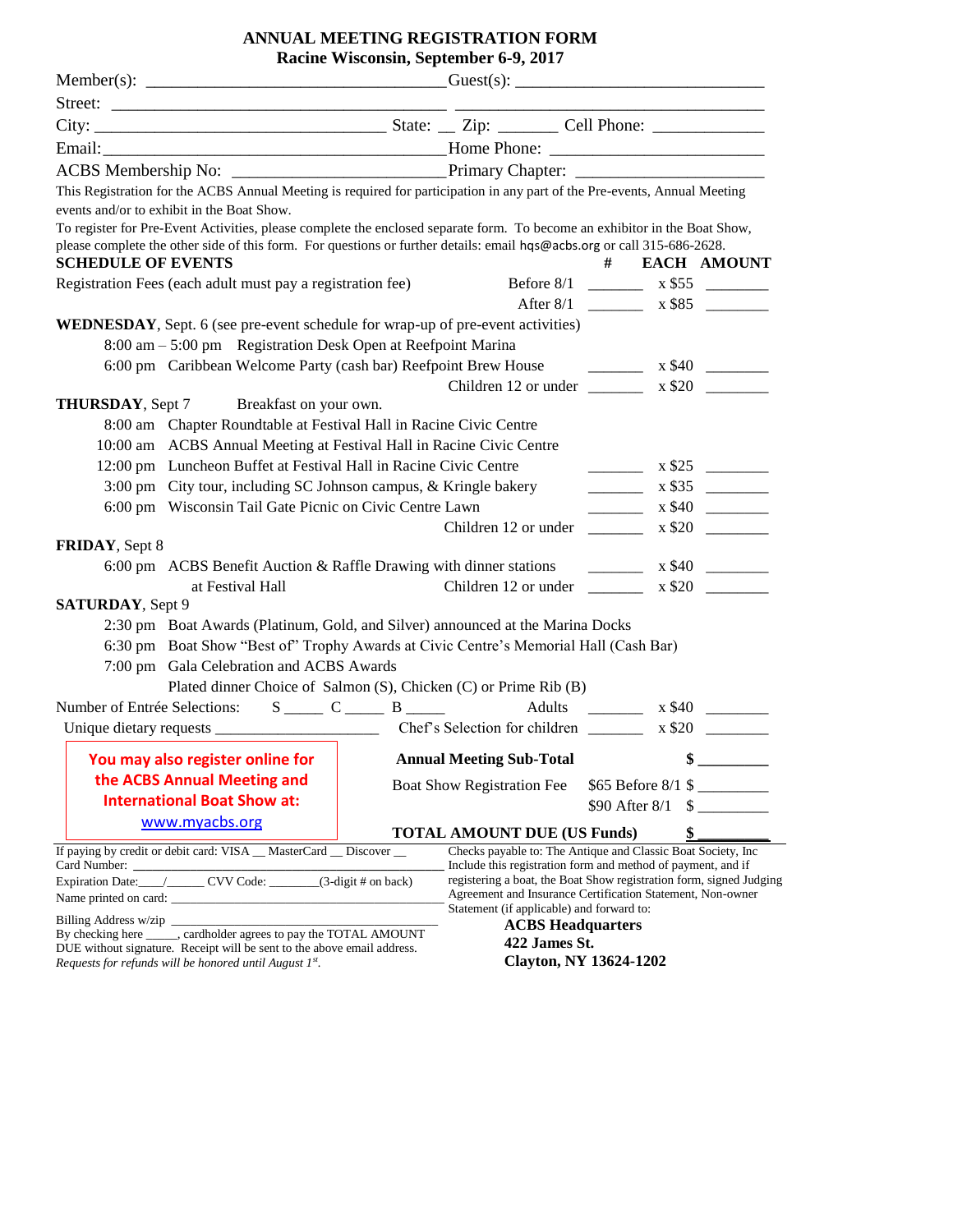## THE ANTIQUE AND CLASSIC BOAT SOCIETY, INC. **BOAT SHOW REGISTRATION FORM Reefpoint Marina, Racine Wisconsin September 8-9, 2017**

|                                                                                                                         | Phone: $(\_\_)$ |  |  |  |  |  |
|-------------------------------------------------------------------------------------------------------------------------|-----------------|--|--|--|--|--|
|                                                                                                                         | Cell: $(\_\_)$  |  |  |  |  |  |
| City/State/Zip                                                                                                          |                 |  |  |  |  |  |
|                                                                                                                         | Cell: $(\_\_)$  |  |  |  |  |  |
| Boat Information: I will use my boat during pre-events: Yes____ No ____ Boat Show Display: Water ___ Land ___           |                 |  |  |  |  |  |
| I will display a "For Sale" sign; Yes____ No ___ - only allowed on land displayed.                                      |                 |  |  |  |  |  |
|                                                                                                                         |                 |  |  |  |  |  |
|                                                                                                                         |                 |  |  |  |  |  |
|                                                                                                                         |                 |  |  |  |  |  |
| (Unmounted Engines may be entered for judging. One owner may enter up to three per entry fee. List separately on back.) |                 |  |  |  |  |  |

When you submit this form, Email .jpg picture of your boat to [hqs@acbs.org.](mailto:hqs@acbs.org) It will be included in a Boat Show Program.

### **Entry Class: Please Circle Correct Class**

**Utility / Runabout / Launch / Cruiser / Outboard with steering / Outboard w/o steering Sailing Craft / Inboard Raceboat / Outboard Raceboat / Rowing Craft / Canoe / Non-Wood Powered Contemporary / Non-Powered Contemporary / Unmounted Engine / Diamond Circle\* \*To qualify for Diamond Circle Award, you must have won Best of Show Preserved, Best of Show Restored, or Best of Show Non-Wood at least once from 2012 through 2016 at the ACBS International Boat Show.** Do you wish to have the entry judged: Yes \_\_\_ No \_\_\_ If yes, is your entry: Preserved \_\_\_\_ or Restored \_\_\_\_ Preserved boats are those with at least 60% of the original deck and topside wood remaining, not including the bottom. Restored boats are those with less than 60% original wood remaining, not including bottom.

Note: Space may be limited. Entries will be accepted on a first-come-first-served basis. All show boats must remain in place on Friday and Saturday. No launching of boats after 8 a.m. Friday. All boats must be operative.

### **Insurance Waiver for All Boat Show Entrants**

This statement certifies that I am the owner of the above listed boat. I am participating in the 2017 Antique and Classic Boat Society Inc's International Show and/or the pre-events sponsored by the Antique and Classic Boat Society and hosted by the Glacier Lakes Chapter. This event will take place at Reefpoint Marina, Racine, WI, September 6-10, 2017. (Pre-events including September 3-6, 2017 at four Wisconsin locations.)

Owners who want boats judged are encouraged to be present at their boat when it is judged. By registering a boat to be judged, the owners explicitly grant permission for the judges to board their boat as may be needed to properly judge it, should the owner not be present. Judges are experienced in these matters and take due care; however, owners agree that neither judges nor the sponsoring organizations nor ACBS are liable for any damage that may occur during the judging process.

Further, I certify I currently have effective insurance to cover any damage to my boat, and to cover my liability for any damages to others, or their property, arising from any use of my boat during this event.

I hold free and harmless the officers and volunteers of the Antique and Classic Boat Society, Inc., Glacier Lakes Chapter, Reefpoint Marina, any sponsors and / or advertisers, from any and all actions, claims, liabilities, assertions of liability which in any manner arise, or be alleged to arise, from any and all activities, connected directly or proximately with the Boat Show or preevents listed above.

Signature of Owner \_\_\_\_\_\_\_\_\_\_\_\_\_\_\_\_\_\_\_\_\_\_\_\_\_\_\_\_\_\_\_\_\_\_\_\_\_\_\_\_\_\_ Date \_\_\_\_\_\_\_\_\_\_\_\_\_\_

**For questions or further details email: hqs@acbs.org or call: 315-686-2628 Important: To enter the Boat Show or Pre-Events you must be registered for the Annual Meeting**